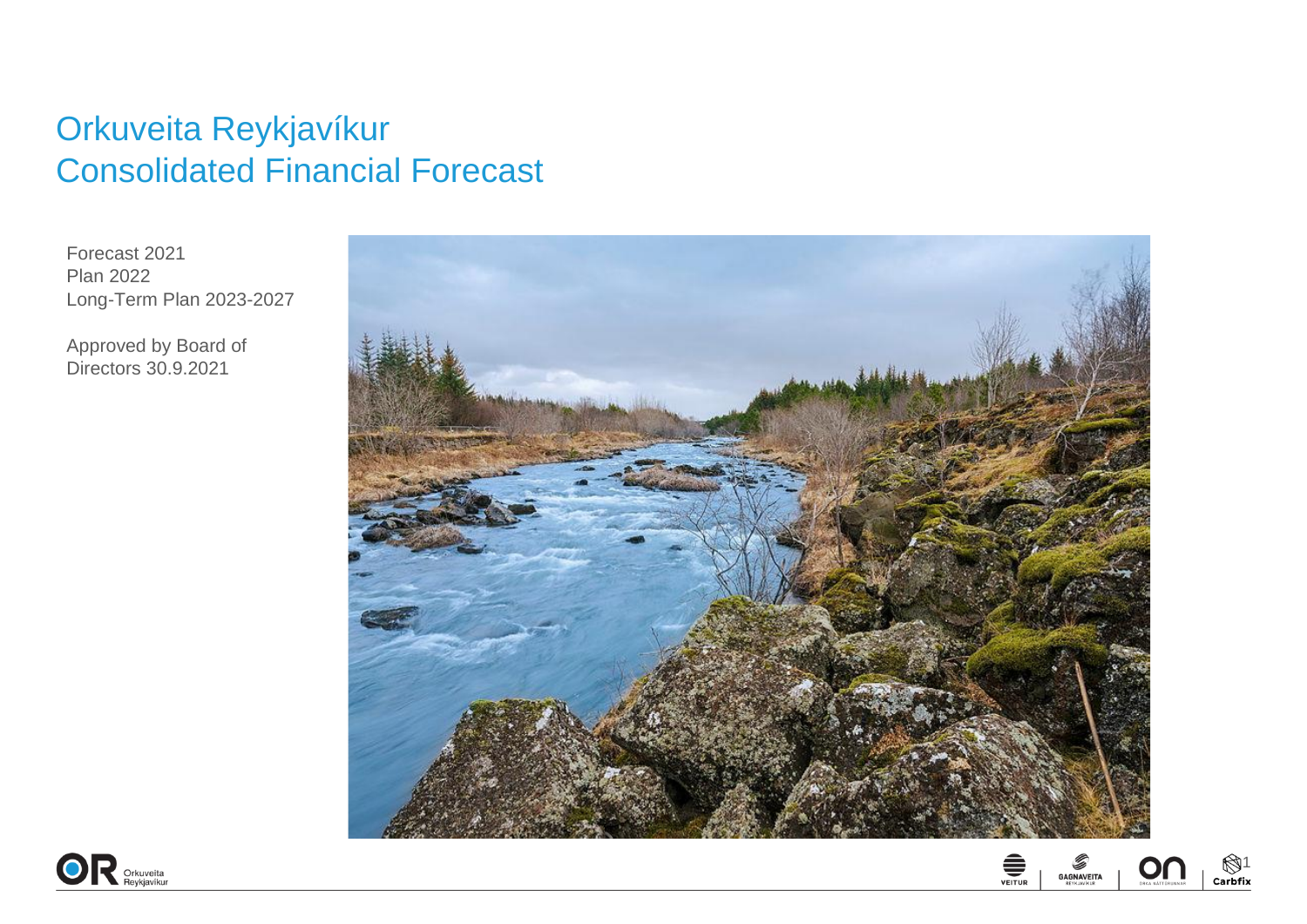## Table of Contents



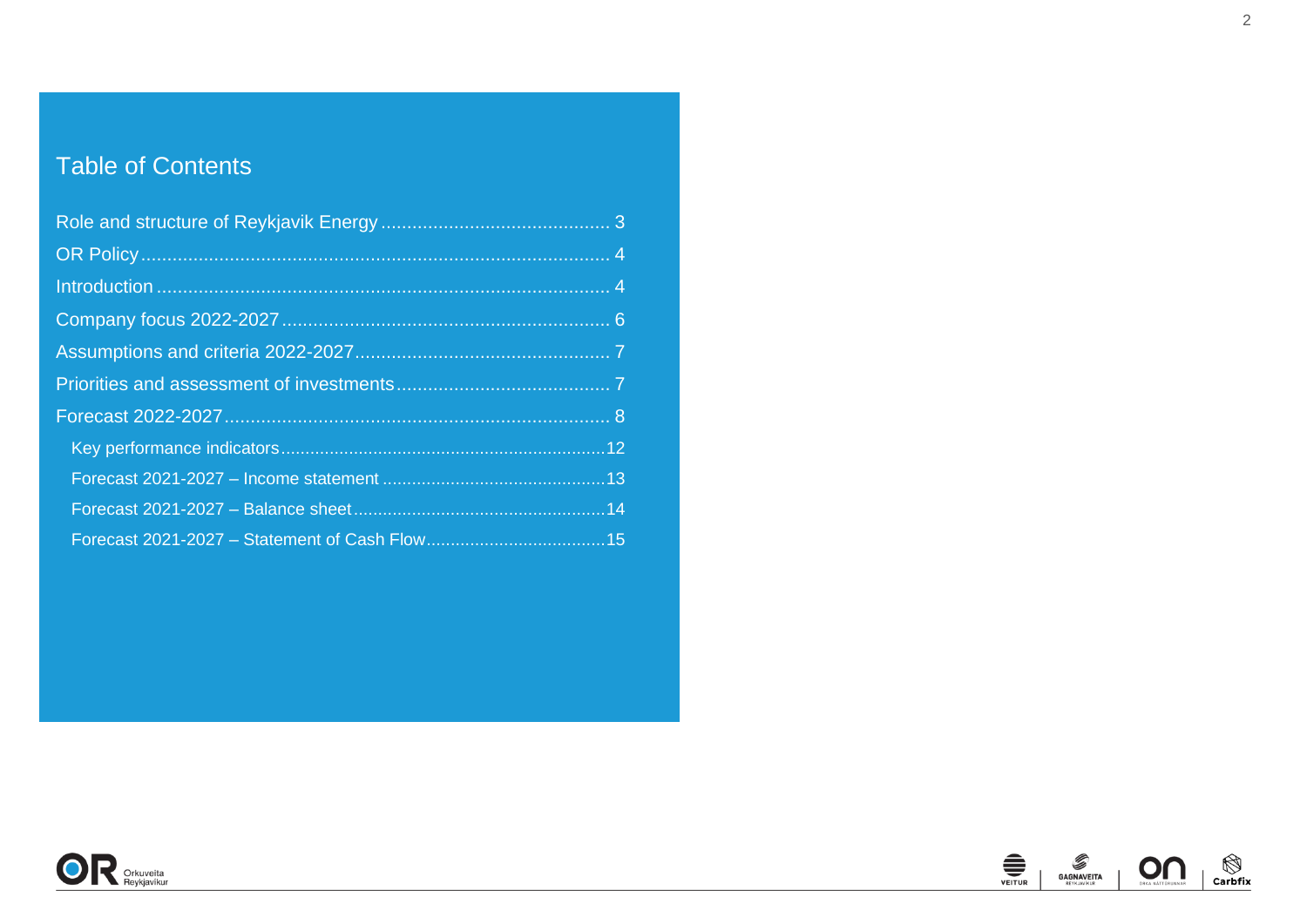### <span id="page-2-0"></span>Role and structure of Reykjavik Energy

Orkuveita Reykjavíkur (OR; Reykjavik Energy), a utility company, provides services underpinning a high quality of life in the municipalities it serves. The company utilises resources in a responsible, sustainable and cost-effective way with respect for nature and without diminishing the rights of future generations. The values of Reykjavik Energy are;

#### Foresight Efficiency Integrity

The current structure of OR was formed according to the energy laws which came into effect in the beginning of 2014. The company is a group of service companies, with the parent company OR servicing the group. The subsidiaries are Veitur, which is responsible for the construction and operation of utility systems, most of which are operated under concessions; Orka náttúrunnar, which operates power plants and sells electricity in a competitive market; Ljósleiðarinn, but under its banner builds an telecommunications system in a competitive market; and Carbfix, a start-up company developing and advancing carbon sequestration technologies.

### *OR Consolidation*



OR is a partnership company which operates according to specific laws and is a parent company to three service companies. OR 's Board of Directors is elected by its owners: the City of Reykjavik, the municipality of Akraness, and the municipality of Borgarbyggð. The CEO of OR represents the interests of the parent company in the subsidiaries. The parent company has a joint development department comprised of scientists and technicians, a finance department servicing the subsidiaries, and a joint services division, including a service centre and invoicing department. At the CEO 's office, a group of experts in various areas of the business work together with all the companies in the group.

*Organisational Chart*



### *Owners of Reykjavik Energy*



The first dividend payments to owners following the financial crisis were paid in 2017. Dividend payments always take into consideration:

- Requirements approved by OR´s Board of Directors (BoD) and owners at the end of 2015
- Goals of the BoD and owners regarding returns and other specific factors of company operations
- OR owner's policy which stipulates a fair price for services provided
- Official regulations about returns and profits of regulated operations



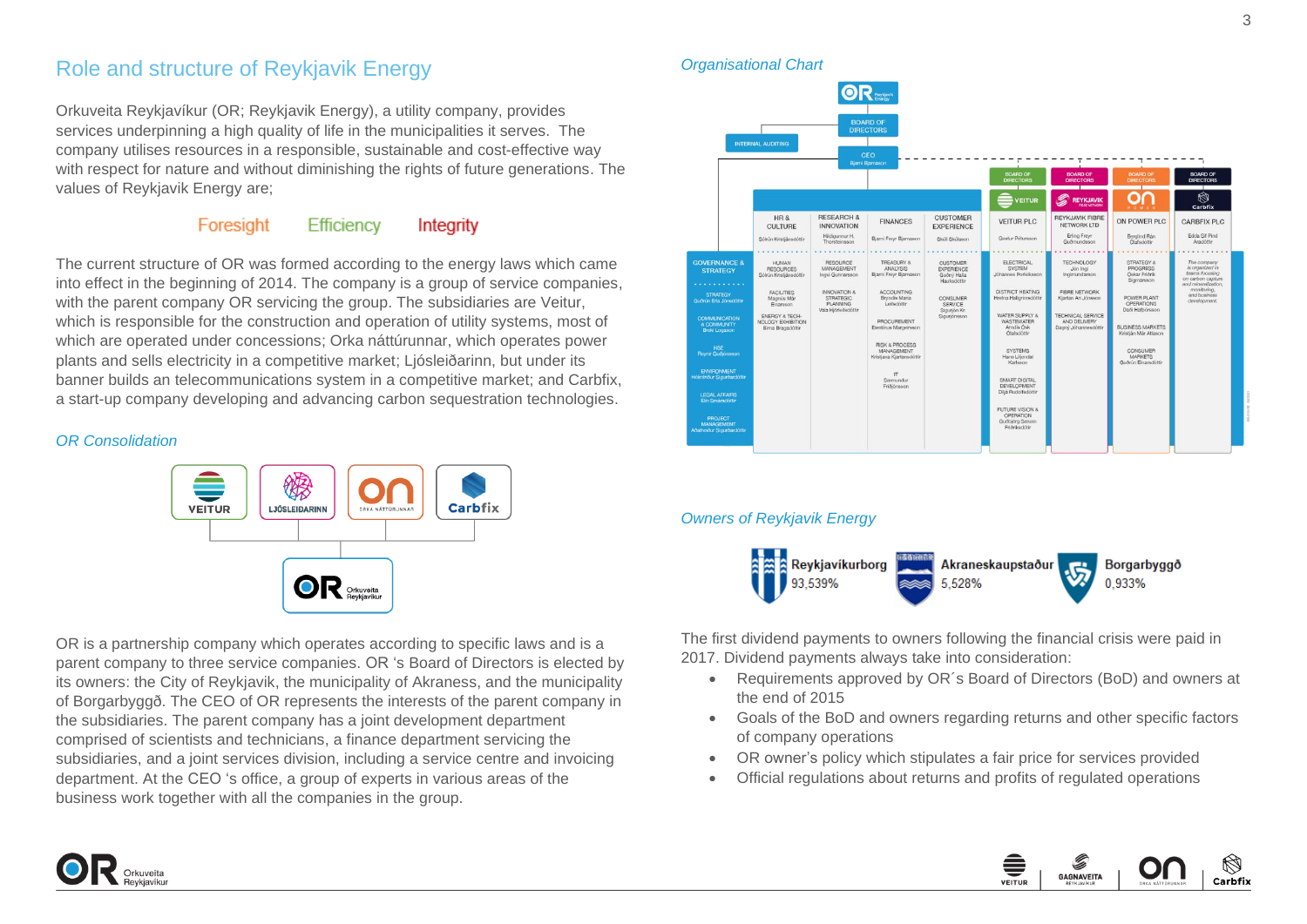### <span id="page-3-0"></span>**OR Policy**

OR uses nature in a responsible, sustainable, and efficient way and with respect without compromising the rights of future generations. OR strives to meet the needs of customers with good service at a reasonable price, reliable operations, and a warm welcome. The group's vision rests on several pillars and is guided by social responsibility. The cornerstones which are the key focus of the business are:

- Utilization of natural resources in a sustainable and responsible way
- Be a role model in environmental issues and work for continuous improvement
- Respect customer needs and provide quality and safe service
- Have the financial strength and efficiency that ensures services in line with the needs of society
- Be a desirable workplace where professional knowledge and willingness to serve go hand in hand

OR's overall strategy is the group's strategy. Divisions and subsidiaries in the RE group have also formed a vision and policy regarding how they fulfil their role within the group so that they can jointly achieve success.

#### *Policy house OR*

Each employee of the OR Group can use the Policy House as a guide in prioritizing tasks regarding their respective value and emphasis.



### <span id="page-3-1"></span>Introduction

The forecast for 2022 and the long-term plan 2023-2027 is consolidated for the parent company OR and the subsidiaries Veitur Utilities plc, ON Power plc, and Reykjavik Fibre Network ('Gagnaveita Reykjavikur') and Carbfix. Forecasts for each subsidiary have been approved by its respective Board of Directors, prior to OR 's BoD's approval.

When preparing a financial forecast for the OR Group, strategic budgeting (Beyond budgeting) is used. The method entails that the companies' registered policy, which is based on an ownership policy for Orkuveita Reykjavíkur, is used as a basis and the measurable goals that result from the policy. The main objective of the OR Group is to fulfil the basic roles described in OR's ownership policy of social responsibility. The company has established various criteria for this purpose and their position is published annually in OR's Annual Report. Financial targets and key metrics are also presented graphically in this forecast.

### *Reliability of the utilities 2020*



Service security is calculated so that the total duration of unforeseen disruptions experienced by customers is divided among all customers of each provider. The ratio then indicates how large a part of the year each customer enjoyed service.

#### *Real-term development of tariffs for licensed services 2014-2021*



Since OR Group was legally obliged to unbundle its operations, at the beginning of 2014, tariffs for licenced services have either fallen considerably or remained virtually unchanged in real terms. The graph shows how Veitur Utilities' tariffs have developed since the beginning of 2014 compared to the CPI, which is shown as a horizontal line.



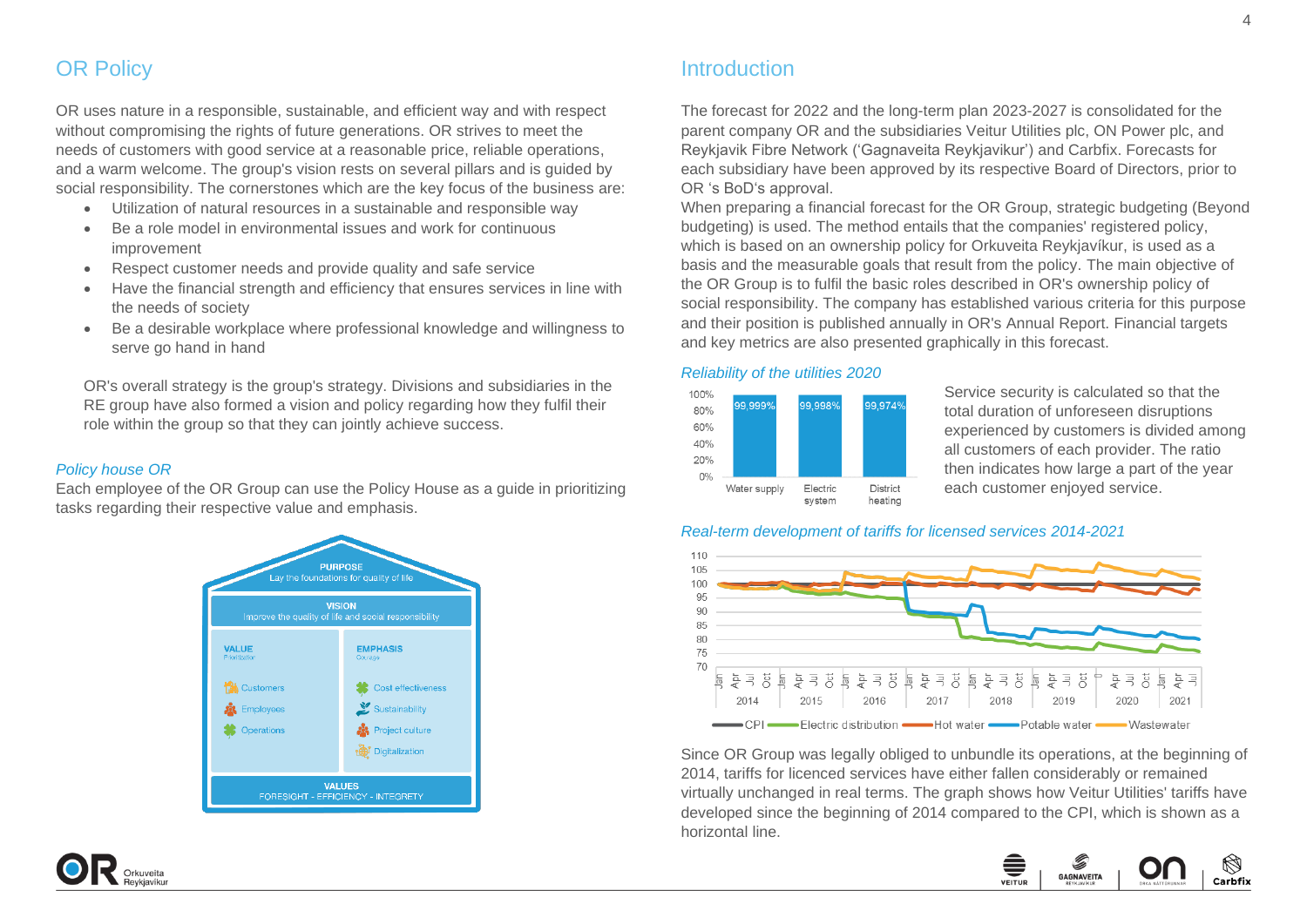#### *Main investment*

The main investments made during the forecast period to strengthen the service and strengthen the sustainability of the business were;

- General update of energy meters at customers. New smart meters create opportunities for more diverse and better customer service.
- New electricity substation at Sundahöfn in Reykjavík. It strengthens the reliability of electricity supply and allows for land connections for large vessels that enabling them to burn fewer fossil fuels.
- Sewer pumping station at Ellidavogur. It is from a new generation where there is no need to discharge sewage into the sea even though maintenance is being carried out.
- Maintenance drilling and doubling of the Hverahlíd pipeline for steam generation for the power plants in the Hengill area.
- Upgrading of the control equipment of the Nesjavellir power plant.
- Ongoing development of the ON Geothermal Park at the Hellisheidi Geothermal Power Plant to promote further multi-utilization of geothermal energy.
- Roll-out of fiber optic cables to homes in the urban areas of Reykjanesbær, Árborg and Vogar on Vatnsleysuströnd.
- Other structure and strengthening of the data transmission system that is considered profitable, including structure of 5G mobile network.
- Reconstruction of the part of OR's office building at Bæjarháls that is severely damaged by moisture.

### *Goals for increased quality of life.*

Reykjavik Energy is also working on five defined goals by the year 2023 with increased quality of life as a guideline.

| <b>INCREASE</b><br>IN EV <sub>s</sub>           | <b>LOWER</b><br><b>CARBON</b><br><b>FOOTPRINT</b> | <b>SAFELY</b><br><b>HOME</b>                      | <b>HAPPY</b><br><b>EMPLOYEES</b>             | <b>SOCIAL</b><br><b>RESPONSI-</b><br><b>BILITY</b> |
|-------------------------------------------------|---------------------------------------------------|---------------------------------------------------|----------------------------------------------|----------------------------------------------------|
| Total number of<br>connectable<br>electric cars | Carbon footprint<br>size compared to<br>2015      | Absence of staff<br>due to illness or<br>accident | Job satisfaction<br>according to<br>analysis | The public's<br>attitude towards<br>OR's brands    |
| Goal: 40,000                                    | Criteria: -30%                                    | Goal: $< 3.6\%$                                   | Criteria: 4.2                                | Criteria: 5.7                                      |
| Status: 22,029                                  | Goal: -40%                                        | Status: 2.3%                                      | Goal: 4.5                                    | Goal: 6.3                                          |
|                                                 | Status: -20%                                      |                                                   | Status: 4.3                                  | Status: 6.2                                        |

Climate criteria are applied to the Paris Agreement, job satisfaction in the Iceland at Work database and in brand surveys the average of measurements of attitudes towards the brands of Icelandic companies in the field of operation of the OR group.

### *United Nations Global Goals*

Reykjavik Energy is a member of the Global Compact and works towards the United Nations Global Goals, with special emphasis on five of them.





Ensure availability and sustainable management of water and sanitation for all Ensure access to affordable, reliable, sustainable and modern energy for all

**RESPONSIBLE CONSUMPTION AND PRODUCTIO** 

Ensure sustainable consumption and production patterns



Take urgent action to combat climate change

and its impacts

OR´s 2022 forecast and the five-year forecast for years 2023-2027 will now be taken to the city of Reykjavik for review as part of the consolidated financial plans for the city.



5

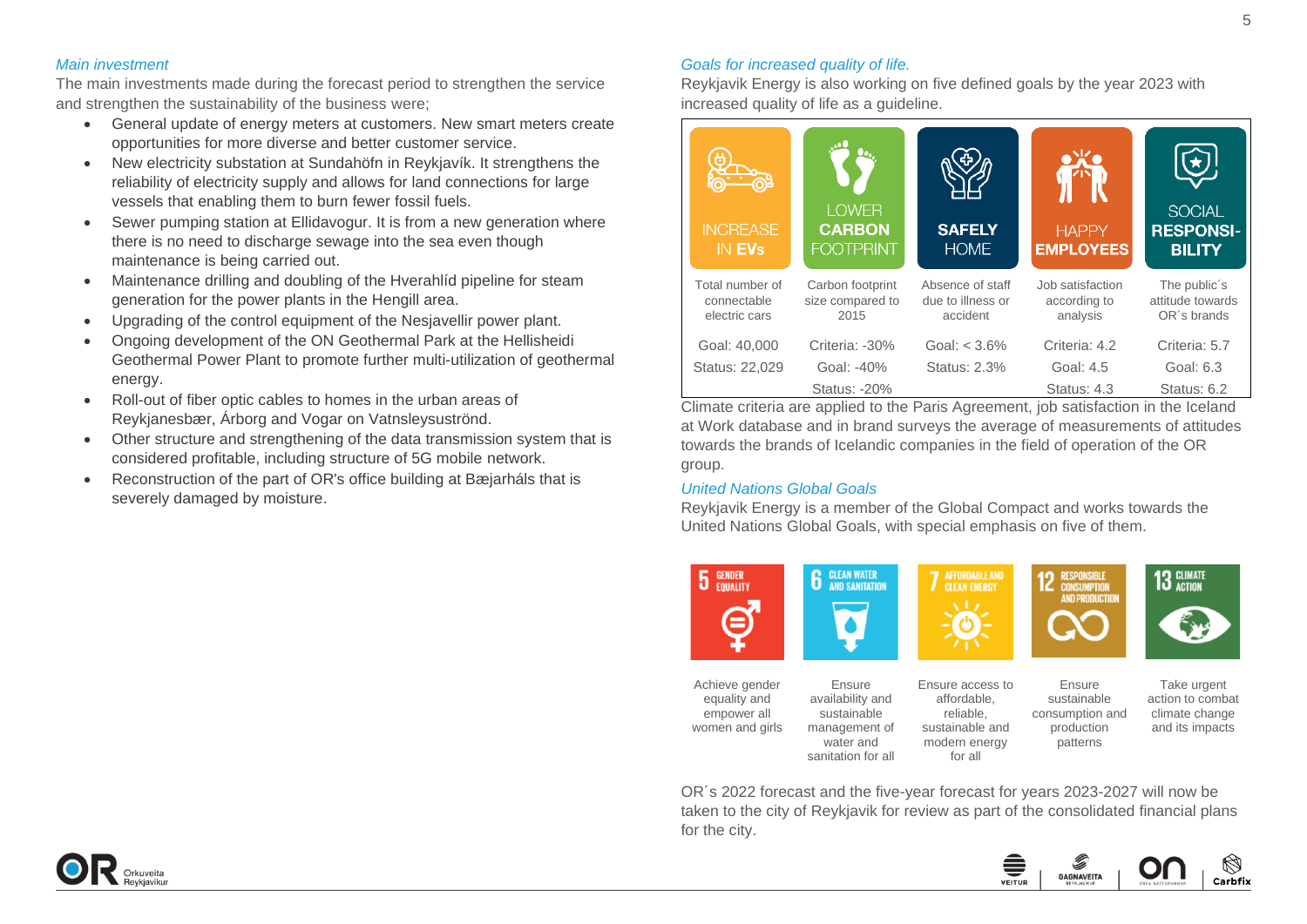### <span id="page-5-0"></span>Company focus 2022-2027

| VEITUR |
|--------|
|        |

Focus 2022-2027

Main investments

# Role The purpose of Veitur is to develop

Orka náttúrnnar owns and operates

and build utility systems that are the basis of quality of life.

According to Veitur´s policy and vision which was approved in the spring of 2018, the company´s employees are on the road to transforming the company from a traditional utility company into a progressive service and knowledge company that lays the foundation for

The largest individual investment projects during the period are e.g. development of new districts in the

development of utility systems for Borgarlína and other investments in transport infrastructure. Renewal of the water supply of the Akranes and Borgarbyggð district heating system, introduction of digital meters and construction of a new substation for

capital area, adaptioin and

the quality of life.

electricity.

power plants that produce electricity for companies and homes all over the country and hot water for Veitur´s supply area. The purpose of ON activities is to increase the quality of life and create value in a

 $\Omega$ 

sustainable way, as well as to be a leading force in innovation and development of renewable energy.

Underpinning this financial forecast is the responsible use of resources; safe, competitive and cost-effective operation; the development of a geothermal park; the ongoing development of electric vehicle charging as well as the reduction of carbon footprint.

ON investments seek to secure continued operations of power plants with solid steam extraction, and to meet the company's goals regarding the environment. The Nesjavellir power plant's control unit will be upgraded, an air purification station in Hellisheiði to make the operation of the power plant untraceable in 2025, as well as the contruction of Hverahlíðarpipes II, improvements to the Andakílsárvirkjun dam and research into new areas.



The purpose of Reykjavik Fibre Network is to run a telecommunication and fibre optic system, in addition to other comparable operations.



Carbfix contributes to the further development, knowledge and distribution of carbon sequestration in rocks with the aim of reducing greenhouse gas emissions and combating climate change.

The focus is to continue to connect fibre optic cable to Icelandic homes, increasing the number of customers in connected areas.

The financial forecast reflects the policy emphasis that Carbfix is at the forefront of environmentally friendly and cost-effective carbon disposal, works on further knowledge creation and builds efficient and cost-effective operations.

During the forecast period, the aim is to complete the installation of fibre-optic cables for households in the urban areas of Reykjanesbær, Árborg and Voga on the Vatnsleysuströnd. New buildings in these areas will also be connected. This allows the fibre-optic network to be available to most households and companies in the country.

Development of further carbon sequestration and disposal at the Hellisheiði and Nesjavellir power plants. Preparations for the construction of Coda Terminal, a reception and disposal centre for  $CO<sub>2</sub>$ 

Feasibility study on CO2 disposal from Sorpa with the aim of selling carbon quotas.

Continued innovation and development of Carbfix technology, e.g. by experimental seawater injection.

<span id="page-5-1"></span>

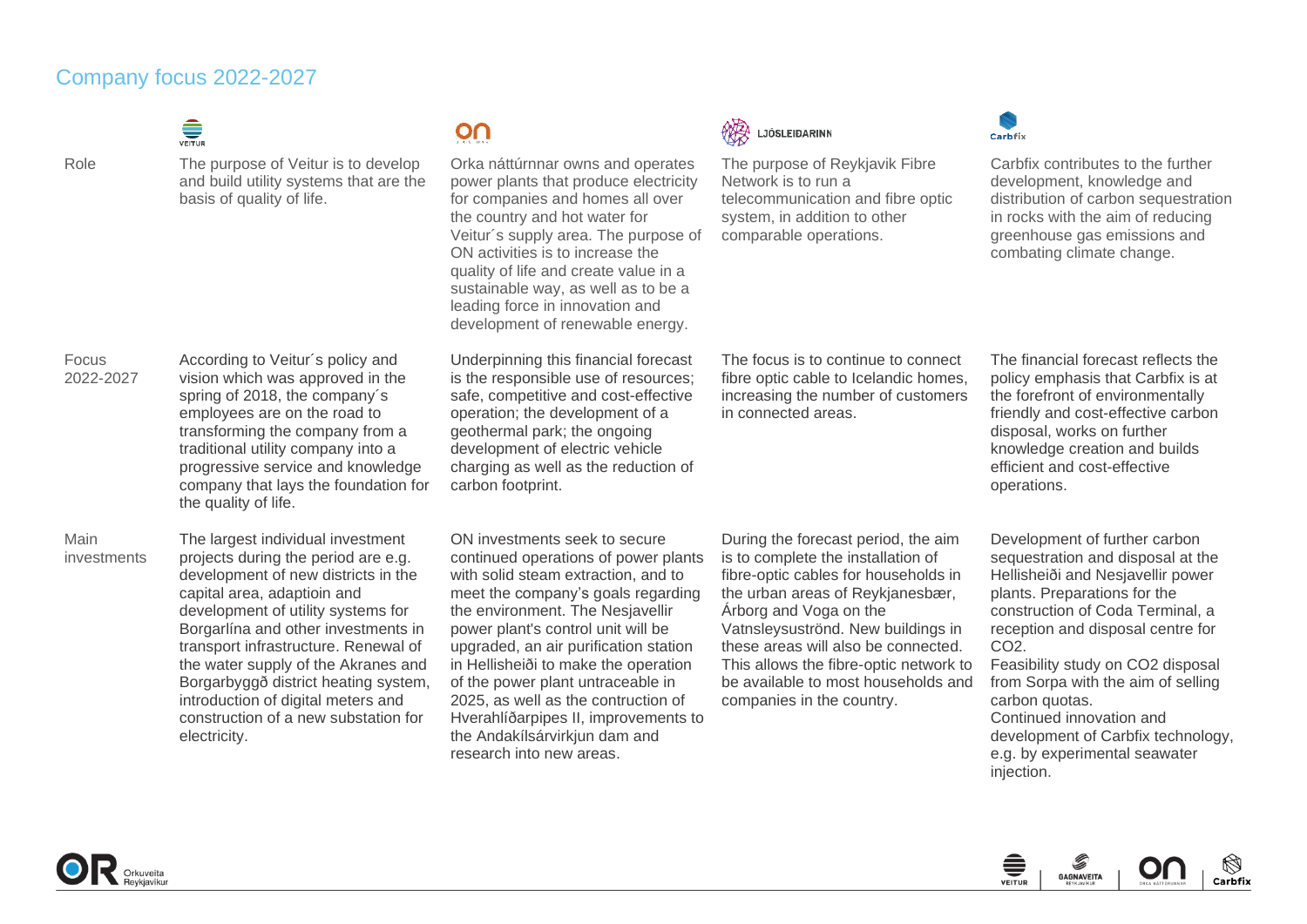### Assumptions and criteria 2022-2027

Assumptions for the 2022-2027 budget are based on the Economic forecast published by Iceland Statistics in March 2021. In addition, assumptions are based on forecasts from the Central Bank of Iceland, the City of Reykjavik as well as forecasts from OR 's staff. Criteria for the development of aluminium price projections are based on information from The London Metal Exchange. Interest rate forecasts were based on implied forward rates according to currencies and interest rates of discrete loan agreements.

#### *Assumptions and criteria*

Orkuveit

| Description                                               | 2021  | 2022   | 2023   | 2024  | 2025  | 2026  | 2027          |
|-----------------------------------------------------------|-------|--------|--------|-------|-------|-------|---------------|
| Consumer Price Index. change (%)                          | 4.1   | 2.4    | 2.4    | 2,5   | 2,5   | 2.5   | 2.5           |
| Building cost index, change (%)                           | 5.0   | 2.6    | 2.5    | 2.6   | 2.5   | 2.6   | 2,5           |
| Wage Index, change (%)                                    | 7.1   | 5.3    | 4.2    | 4.2   | 4.1   | 4.2   | $4.2^{\circ}$ |
| Currency. Narrow Trade Index. change (%)                  | -2.1  | $-1.0$ | $-0.3$ | 0.0   | 0.0   | 0.0   | 0.0           |
| Aluminium price per tonne.<br>average for the year $(\$)$ | 2.421 | 2.583  | 2.535  | 2.484 | 2.457 | 2.436 | 2.382         |

### <span id="page-6-0"></span>Priorities and assessment of investments

OR's owners' policy defines the company's role and core business. This forms the basis for assessing investment priorities. The projects detailed in the investment plan have been thoroughly reviewed and prioritized before presentation. Investment decisions go through several stages in preparation through regular Stage-Gate processes. Where each investment project must meet both harmonized requirements for such projects and comparisons with other projects, including efficiency and benefits. Following this analysis, every project is considered by each subsidiary and consequently sent to OR 's Board of Directors as well as owners for approval, if appropriate, according to predefined conditions.

Investments in utility systems are the most extensive investment category. Objective analysis of the following factors is considered:

- Increased usage or demand
- Break-down history
- Age of pipes and equipment
- Materials
- Status analysis
- Employee and customer safety
- Service security
- Risk



7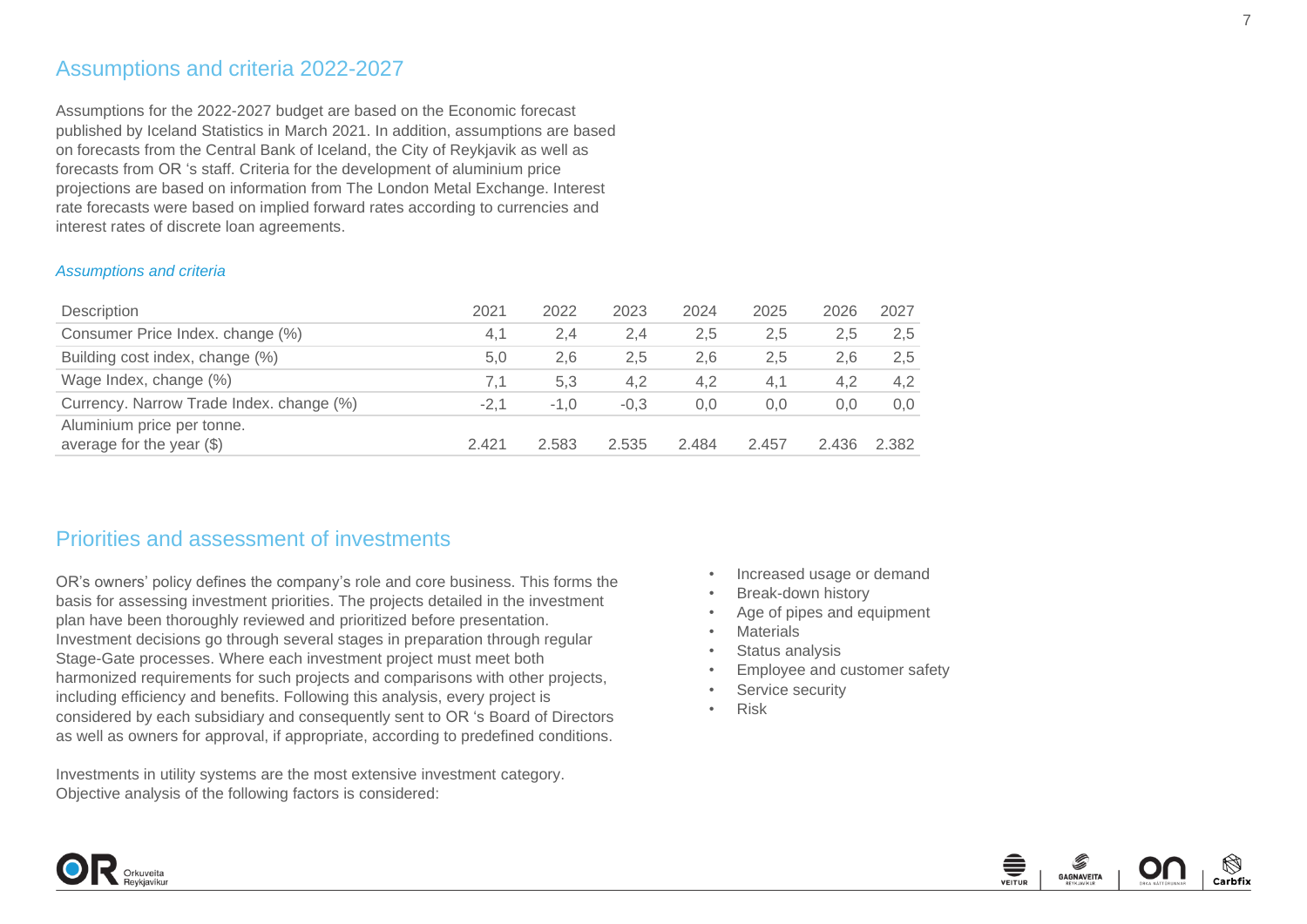### <span id="page-7-0"></span>Forecast 2022-2027



*Figure 1 – ISK billions*

We project income to increase by ISK 13.4 billion or 24.8% between 2022 to 2027 Expenses before depreciation are expected to increase from 2022 to 2027 by ISK 5.9 billion or 29.5%. Increases in operating expenses are mainly the result of general price increases.

EBITDA stands for earnings before interest, taxes, depreciation, and amortization. EBIT stands for earnings before interest and taxes. The profitability of the OR Group has been steady and strong in recent years. This has served our operations, which require considerable investments to maintain utility systems and power plants to service new customers and to meet increased demands of the operations.

*EBITDA margin*





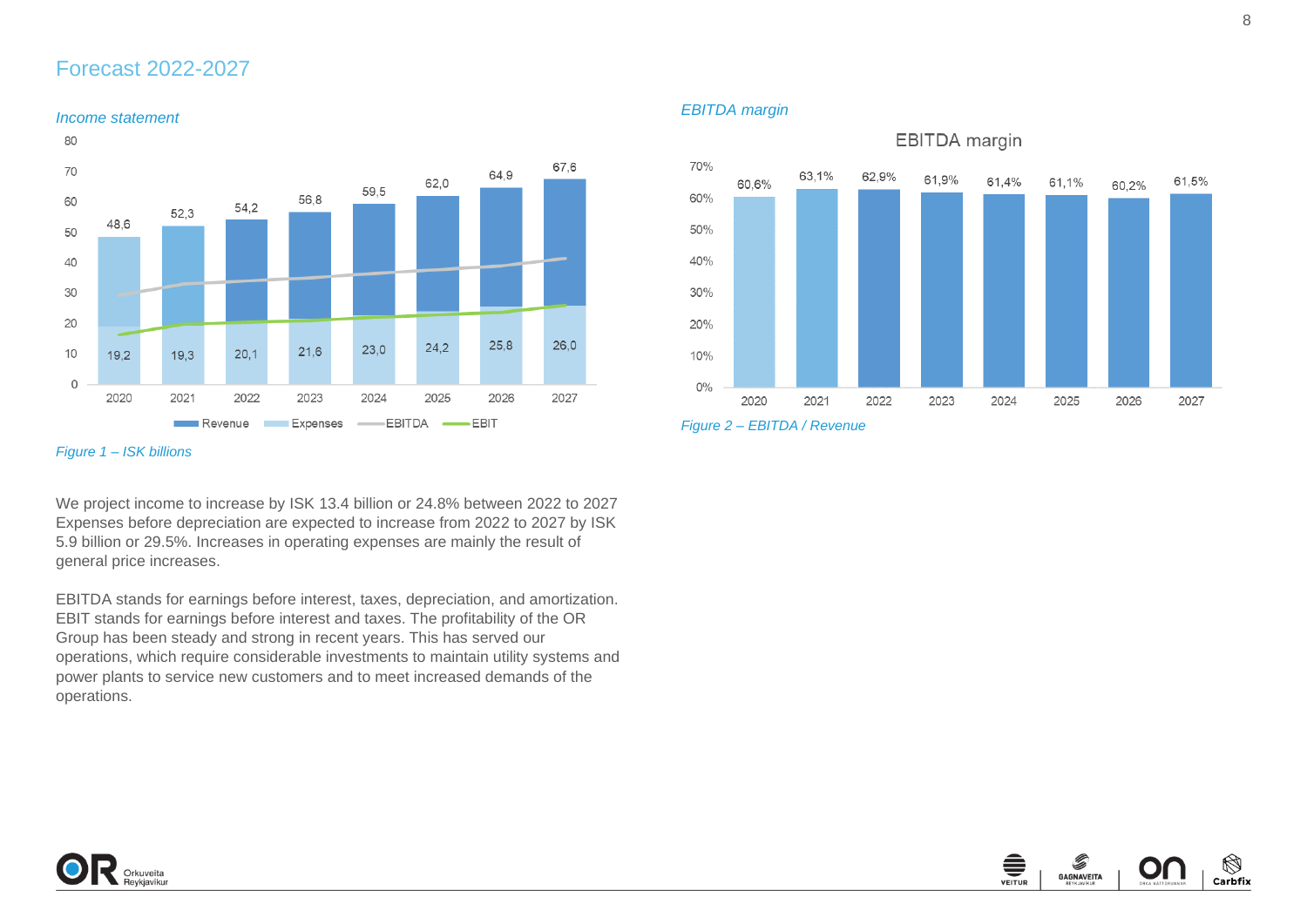#### *Income*



*Figure 3 – ISK billions*

Figure 3 shows forecasted income for the period. Income is expected to be positive by ISK 17.9 billion in 2027. Calculated items, i.e. changes in the value of derivatives embedded in electricity contracts, can have a considerable impact on income.



*Figure 4 – Equity in ISK billions*



Assets are expected to grow in value in the coming years as a result of increased investments in utilities systems. The company will continue to repay debt during the forecast period. The equity ratio is furthermore expected to improve between 2022-2027, from 52.5% at year-end 2022 to 62.1% by the end of 2027.

### Cash flow with deposits and marketable securities



#### *Figure 5 – ISK billions*

Working capital from operation before income tax is mainly used for investments and loan repayments. Part of the debt will be refinanced during the period with new borrowing. Considering expected income tax payments and dividend payments, cash and cash equivalents at the end of 2027 is expected to ISK 15.0 billion including deposits and marketable securities.

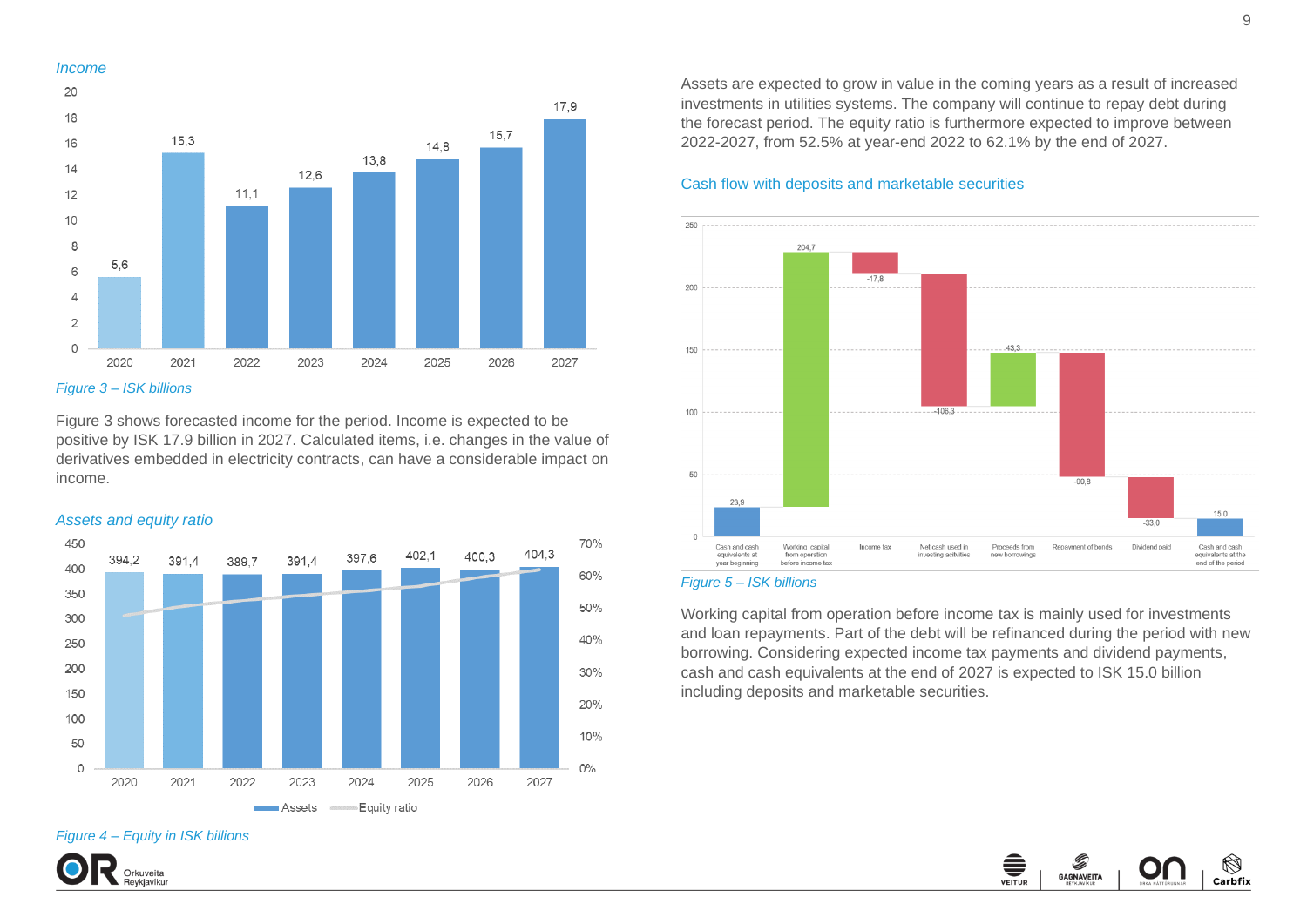



*Figure 7 – ISK billions*

### *Table 1*

| Main investments 2022-2027 | <b>ISK billions</b> |
|----------------------------|---------------------|
| Utilities                  | 72.3                |
| Power stations             | 30.7                |
| Other investments          | 9.2                 |
| Investment total           | 112.2               |



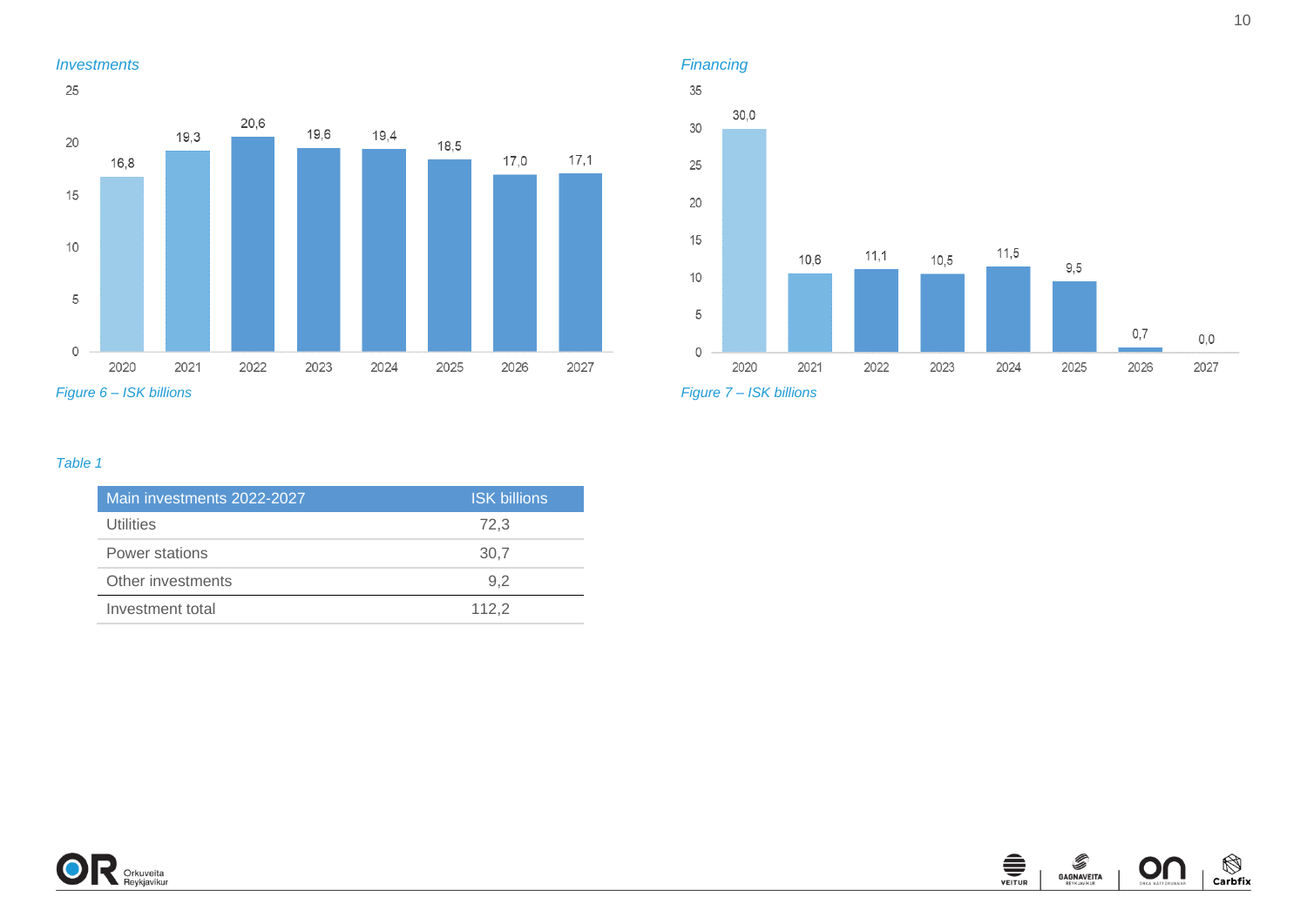

*Figure 8 – ISK billions*

Debt repayments are estimated between ISK 11.2 – 19.9 billion per year between 2022 - 2027, a total of ISK 99.8 billion.

Borrowing is estimated at ISK 43.3 billion during the period.

Dividend payments to owners are estimated at ISK 33 billion during the forecast period.

*Net debt and net cash to financing activities*



#### *Figure 9 – ISK billions*

Debt is projected to fall by ISK 35.9 billion from year end 2021 according to the long-term plan.



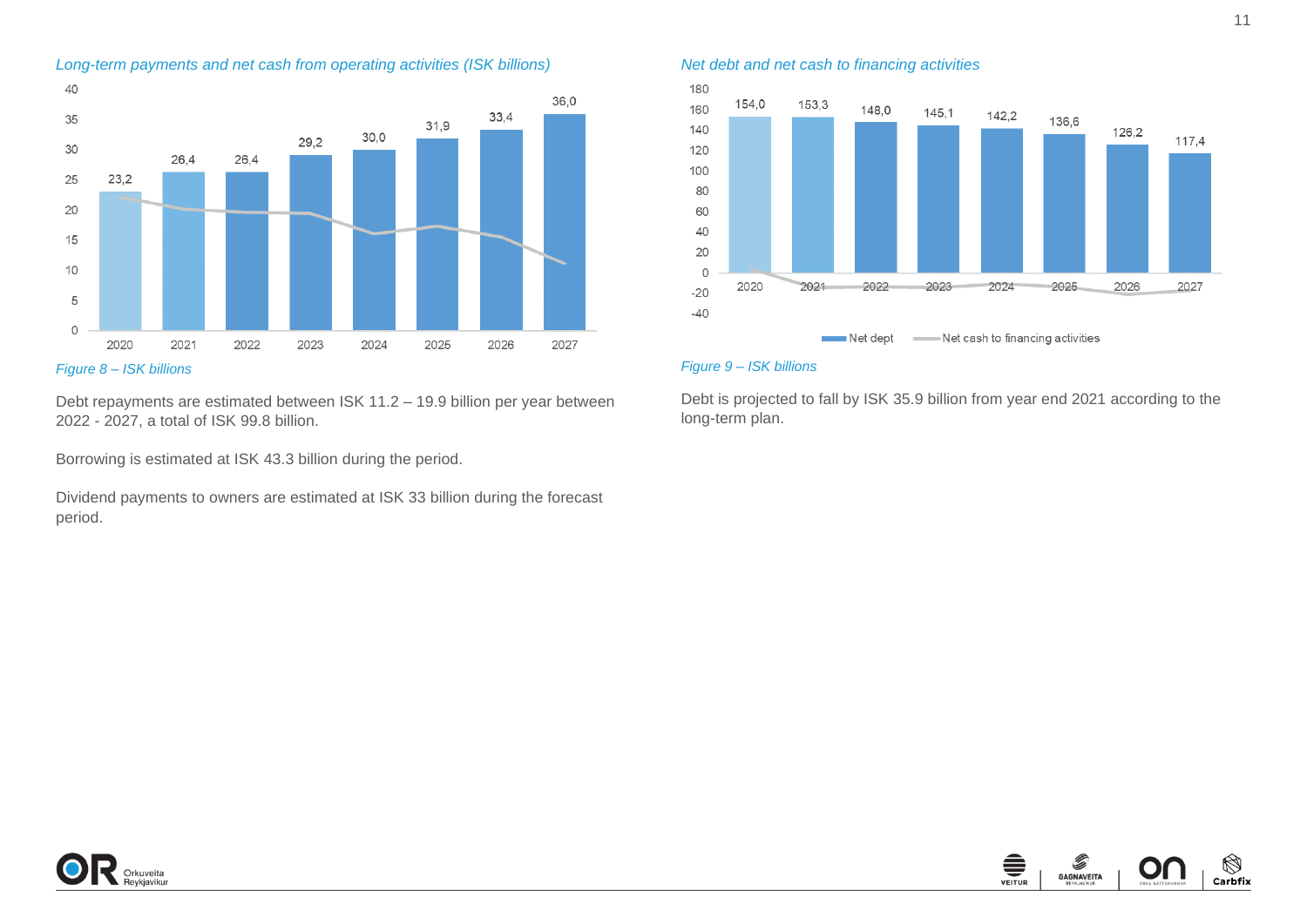### <span id="page-11-0"></span>Key perfo rmance indicators

In line with OR's owners' policy and other financial plans, the company focuses on implementing policies that nurture healthy finances. This involves continuously improving key financial indicators such as current ratio, equity ratio, interest coverage etc. The forecast is based on certain key financial indicators in line with owners´ policy and the method of Beyond Budgeting. Dividend requirements are determined in conjunction with OR's owners' policy, which stipulates that the requirements must be approved by The Board of Directors and consequently confirmed by OR´s owners. Key financial indicators must be met before and after dividend payment is approved.



RCF / Net debt

16,7%

2023

17,2%

2024

2025

2026

2027









**GAGNAVEITA** 

O

Carbfix





*Goal > 13%*

2020

13,1%

14,6%

2021

14.5%

2022

30%

25%

20%

15%

10%

 $5%$ 

 $0%$ 

Orkuveita<br>Beykiavíkur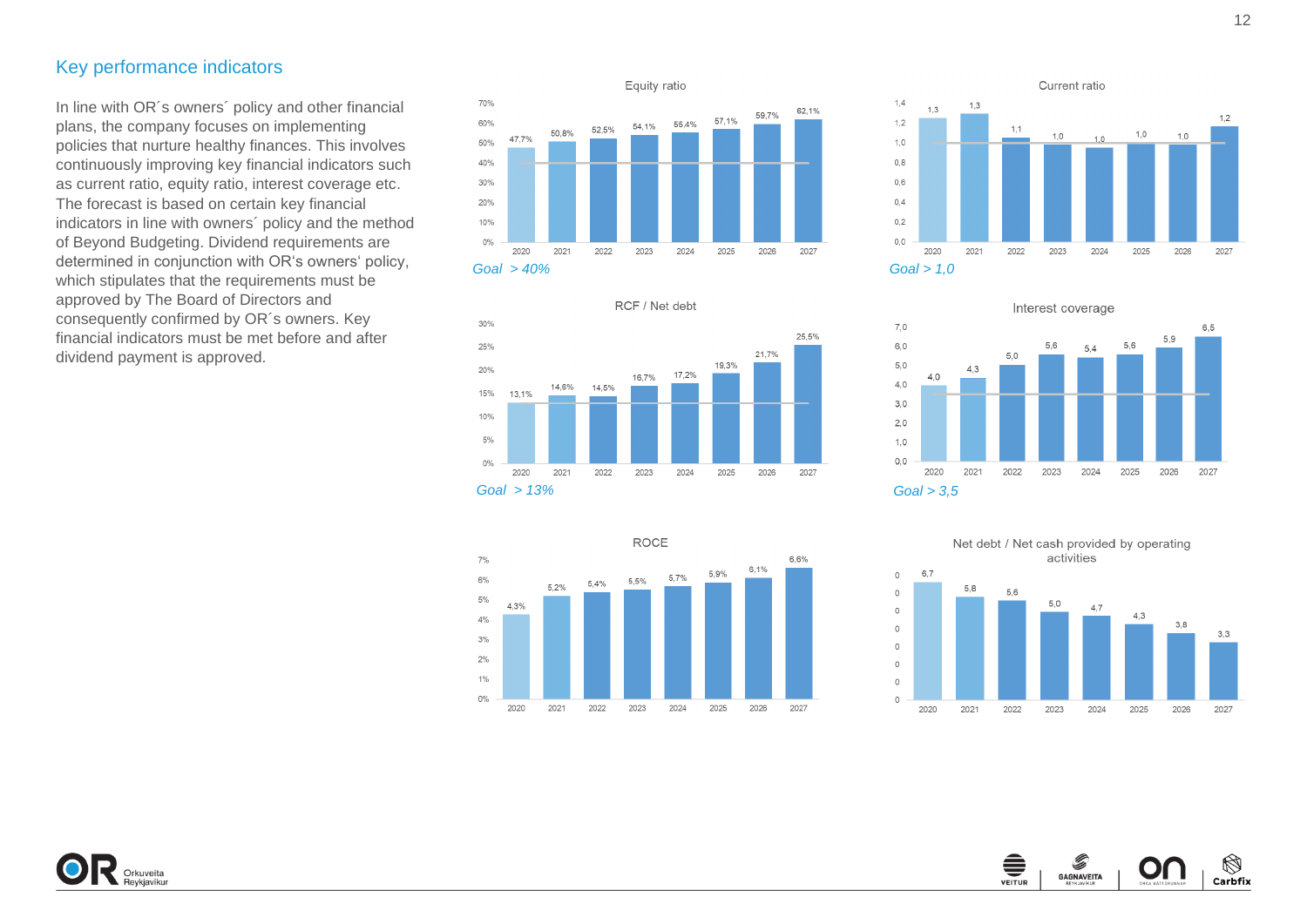<span id="page-12-0"></span>

|                                            | <b>Actual</b>  | <b>Forecast</b> | <b>Forecast</b> | <b>Forecast</b> | <b>Forecast</b> | <b>Forecast</b> | <b>Forecast</b> | <b>Forecast</b> |
|--------------------------------------------|----------------|-----------------|-----------------|-----------------|-----------------|-----------------|-----------------|-----------------|
|                                            | 2020           | 2021            | 2022            | 2023            | 2024            | 2025            | 2026            | 2027            |
|                                            | (ISK millions) | (ISK millions)  | (ISK millions)  | (ISK millions)  | (ISK millions)  | (ISK millions)  | (ISK millions)  | (ISK millions)  |
| <b>Operating income total</b>              | 48.627         | 52.305          | 54.187          | 56.758          | 59.499          | 62.044          | 64.880          | 67.614          |
| <b>Operating expenses total</b>            | 19.172         | 19.295          | 20.087          | 21.646          | 22.959          | 24.157          | 25.828          | 26.012          |
| <b>EBITDA</b>                              | 29.454         | 33.010          | 34.100          | 35.112          | 36.540          | 37.886          | 39.052          | 41.602          |
| Deprecation                                | 13.056         | 13.089          | 13.525          | 13.993          | 14.439          | 14.862          | 15.250          | 15.615          |
| <b>EBIT</b>                                | 16.398         | 19.921          | 20.576          | 21.120          | 22.101          | 23.024          | 23.802          | 25.987          |
| <b>Financial items</b>                     | $-10.848$      | 1.032           | $-7.636$        | $-6.382$        | $-6.016$        | $-5.796$        | $-5.594$        | $-5.123$        |
| Interest income                            | 581            | 359             | 398             | 427             | 513             | 604             | 603             | 593             |
| Interest expenses                          | $-7.809$       | $-7.883$        | $-6.523$        | $-6.370$        | $-6.788$        | $-6.939$        | $-6.773$        | $-6.526$        |
| Other (expenses) income on financial items | $-3.621$       | 8.557           | $-1.510$        | -438            | 259             | 540             | 575             | 810             |
| Profit (loss) before income tax            | 5.550          | 20.954          | 12.940          | 14.737          | 16.085          | 17.228          | 18.207          | 20.865          |
| Income tax                                 | $-78$          | 5.669           | 1.809           | 2.152           | 2.332           | 2.433           | 2.486           | 2.928           |
| Profit (loss) for the year                 | 5.628          | 15.284          | 11.131          | 12.586          | 13.753          | 14.795          | 15.721          | 17.937          |

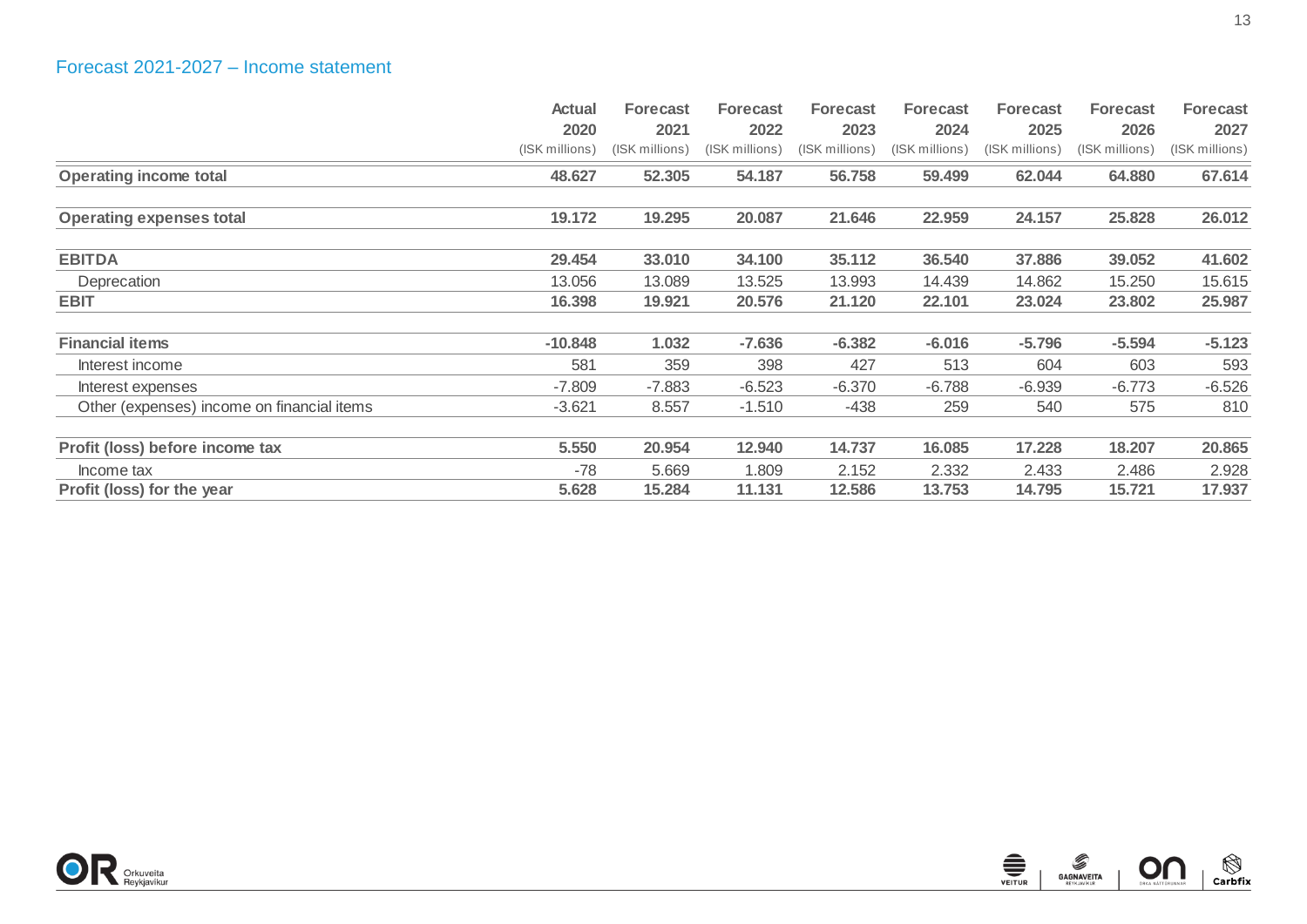<span id="page-13-0"></span>

|                               | <b>Actual</b>  | <b>Forecast</b> | <b>Forecast</b> | <b>Forecast</b> | <b>Forecast</b> | <b>Forecast</b> | <b>Forecast</b> | <b>Forecast</b> |
|-------------------------------|----------------|-----------------|-----------------|-----------------|-----------------|-----------------|-----------------|-----------------|
|                               | 2020           | 2021            | 2022            | 2023            | 2024            | 2025            | 2026            | 2027            |
|                               | (ISK millions) | (ISK millions)  | (ISK millions)  | (ISK millions)  | (ISK millions)  | (ISK millions)  | (ISK millions)  | (ISK millions)  |
| <b>Assets</b>                 | 394.164        | 391.419         | 389.661         | 391.431         | 397.649         | 402.073         | 400.317         | 404.317         |
| Non-current assets            | 356.110        | 358.826         | 359.589         | 365.751         | 371.174         | 375.116         | 377.224         | 379.051         |
| Current assets                | 38.054         | 32.593          | 30.072          | 25.680          | 26.476          | 26.957          | 23.093          | 25.266          |
| <b>Equity and liabilities</b> | 394.164        | 391.419         | 389.661         | 391.431         | 397.649         | 402.073         | 400.317         | 404.317         |
| <b>Equity</b>                 | 188.126        | 198,930         | 204.432         | 211.850         | 220.103         | 229,398         | 239,119         | 251.056         |
| <b>Liabilities</b>            | 206.038        | 192.488         | 185.229         | 179.581         | 177.547         | 172.676         | 161.198         | 153.261         |
| Non-current liabilities       | 175.626        | 167.363         | 156.818         | 153.504         | 149.785         | 145.883         | 137.723         | 131.639         |
| <b>Current liabilities</b>    | 30.413         | 25.126          | 28.411          | 26.077          | 27.761          | 26.793          | 23.475          | 21.622          |